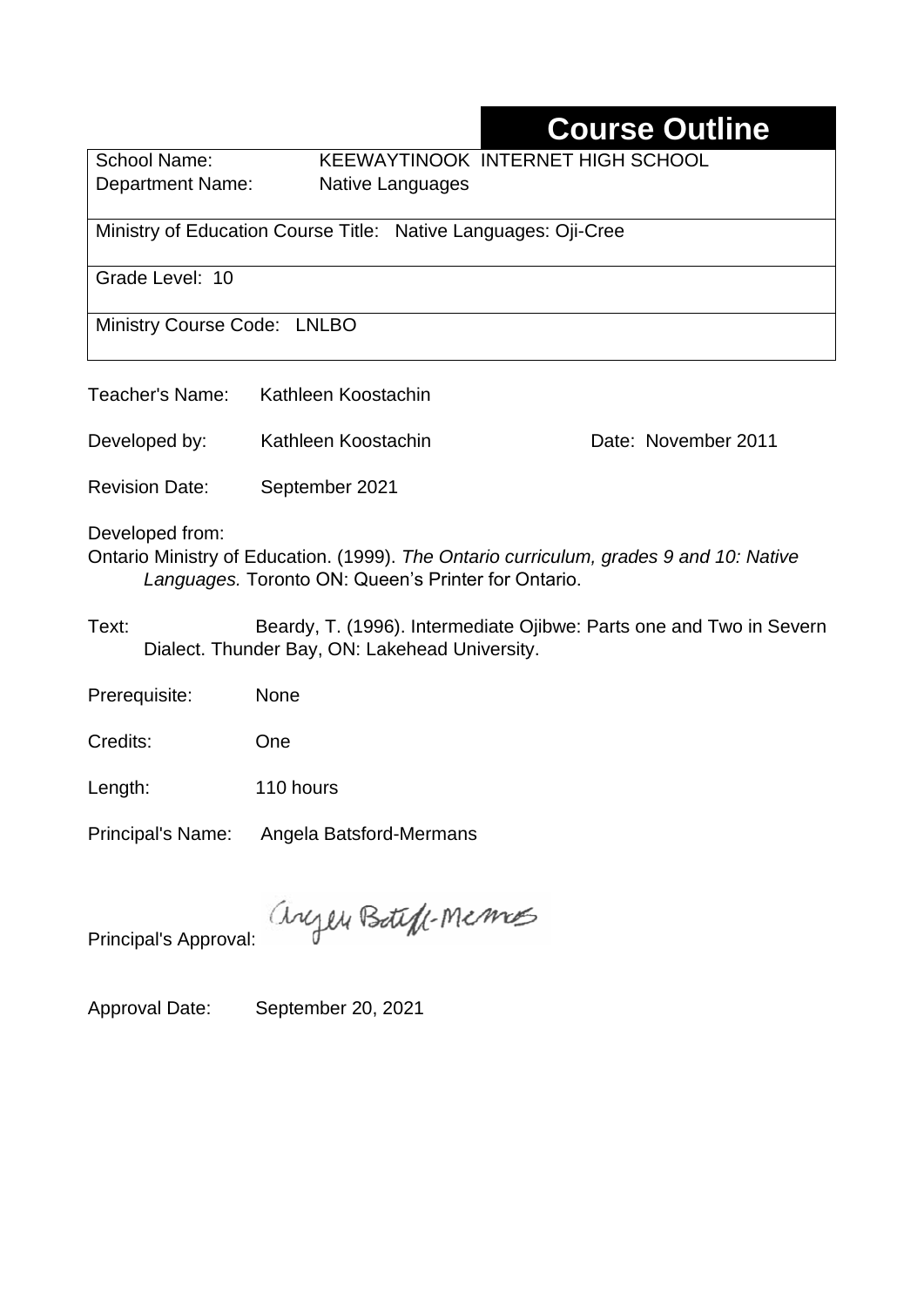# *Course Description/Rationale*

This course will enable students to experience the unique respect for life that permeates Native languages and cultures. Students will expand their vocabulary and knowledge of phrases and expressions, using them in simple dialogues, narrative writing, grammatical constructions, and reading, and to exchange information electronically. This course is open to any student who has successfully completed at least four years of elementary Native languages study, has successfully completed NL1, or demonstrates the required proficiency.

# *Overall Curriculum Expectations*

## **Oral Communication**

- demonstrate a range of listening skills;
- converse on familiar topics in structured and open-ended situations;
- demonstrate an understanding of language structures and vocabulary in a variety of texts;
- demonstrate an understanding of Native oral traditions (e.g., Native legends, stories, songs, histories);
- use information technology to communicate in a Native language.

### **Reading**

- read passages on familiar topics and infer the meaning of new words and language patterns in those passages;
- identify language patterns and vocabulary that have been learned through oral work;
- read for pleasure or information;
- demonstrate comprehension of a variety of reading materials;
- use information technology to communicate in a Native language.

### **Writing**

- use a variety of language patterns and vocabulary accurately;
- create a variety of written works, expressing ideas clearly;
- demonstrate accuracy in writing and a knowledge of linguistic conventions;
- use information technology to communicate in a Native language.

## *Course Content*

| <b>Unit</b>                                  | Length    |
|----------------------------------------------|-----------|
| 1. Introduction to Oji-Cree Severn River     | 27 hours  |
| 2. Learning the Oji-Cree Language            | 26 hours  |
| 3. Learning more about the Oji-Cree Language | 21 hours  |
| 4. Arts                                      | 27 hours  |
| 5. Media Works Communications Project        | 9 hours   |
| <b>Total</b>                                 | 110 hours |

# *Unit Descriptions*

### **Unit 1 – Introduction to Oji-Cree Severn River**

This unit introduces students to the basic concepts of the Oji-Cree Severn River Dialect Language. It is designed for beginner and entry-level speakers to further enhance their Oji-Cree Language development to feel the confidence within their community and culture. Students will begin to develop their understanding of Syllabics and Roman Orthography for confidence building and for growth with speaking, listening, thinking for knowledge, reading and writing. Each lesson has the linguistic teachings for students to be provided with a variety of communication strategies, reading strategies, and writing strategies using knowledge combined with parts of speech.

#### **Unit 2 – Learning the Oji-Cree Language**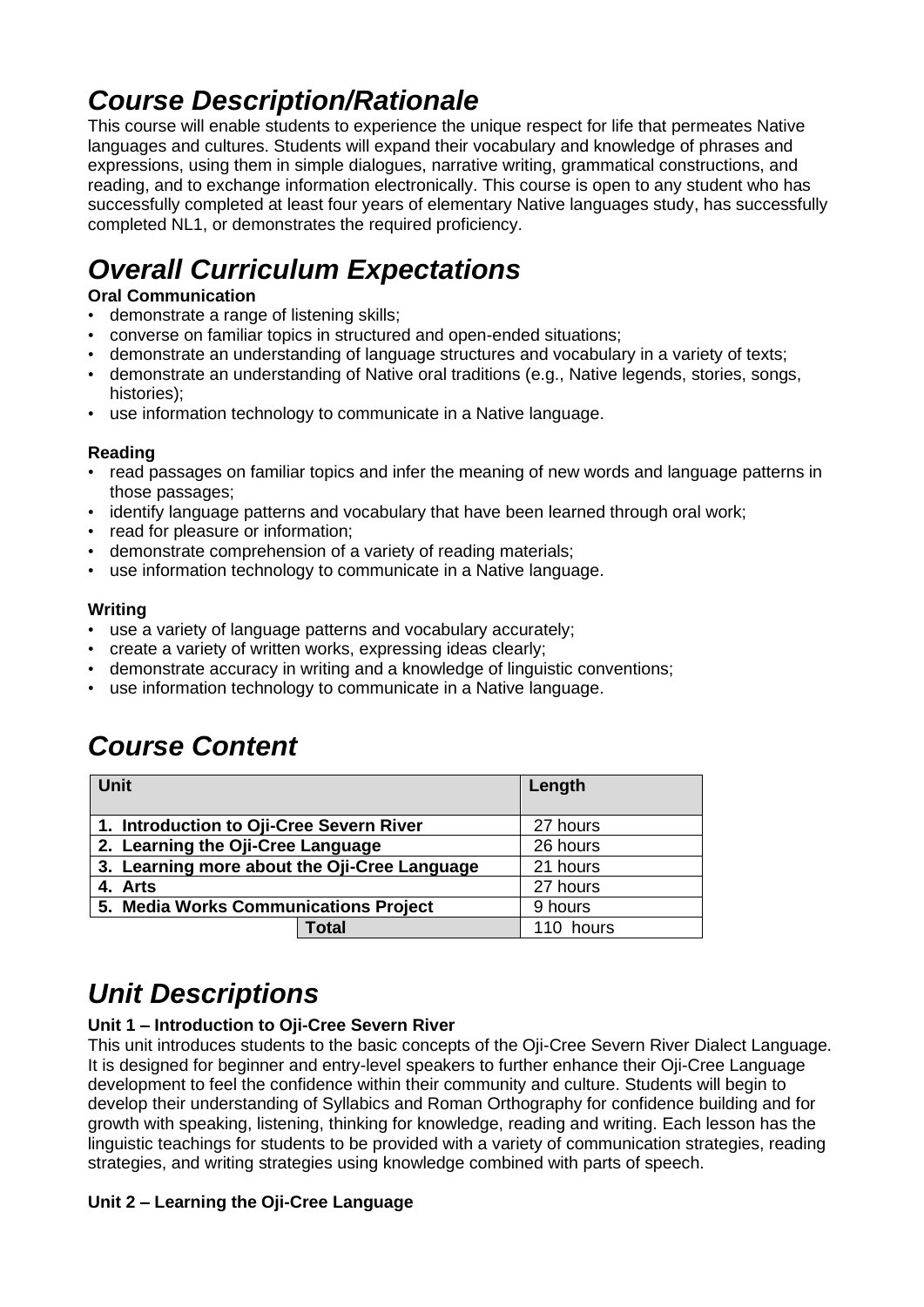This unit gives students more practice with the phonics of the orthography throughout the unit activities. Students continue learning more about the parts of speech using visual cues and audio cues to gain more understanding of word comprehension and vocabulary. One part of teaching in this course is for the learner to be encouraged to "see, hear, and speak" by using their media communication skills and recording a short dialogue to share with other learners and with instructor. This overview unit will give the learner opportunities to further learn about the language patterns with spelling, basic vocabulary, and building simple sentence structures to use with the basic parts of speech.

### **Unit 3 – Learning more about the Oji-Cree Language**

This unit will further support the development of the basic language and linguistic skills through oral communication, reading, and writing. Learners will use a variety of strategies to construct dialogues and simple sentences and they will consolidate skills that have been learned throughout the course so far. This unit contains teachings and learnings about the transitive and intransitive verbs and gender concept, obviation, and paradigms from Level 1 course as background knowledge. This overview unit will give the learner the opportunities to further learn about the language patterns with spelling, basic vocabulary, building simple sentence structures and the use of basic parts of speech; specifically with the conjunctions and independent verbs, and further using obviation by creating simple sentence structures.

### **Unit 4 – Arts**

Students develop vocabulary and language skills through Native art forms while they acquire an appreciation for Indigenous culture, traditions, and history. Through the experience of hands-on activities, which may include painting, drawing, or storytelling, students make connections to Native culture, values, and philosophies. A sense of personal identity emerges as students interact and communicate with others in their Native language.

### **Unit 5 – Media Works Communications Project**

This unit encompasses all that is learned in Units 1-4. The final product takes a form that is unique to each student as they will individually create n audio/visual presentation. The final product will be an introduction to their community, and lifestyle. It will include all of the overall curriculum expectations, in written works, and oral communication. All of the steps in creating the project including the final product will be evaluated. The project will utilize language in a way that satisfies all strand requirements, including a component of media communication.

# *Teaching/Learning Strategies*

This course is organized into an eight-week series of lessons and activities that is presented to students in remote northern communities via the internet. The eighth week is used for course consolidation, review, and the final examination. Teacher and students communicate over the internet through timely activity feedback, emails, messages, video and audio calls. Classroom mentors assume the role of liaison between the teacher and student while also supporting a holistic approach to motivate, engage and support each individual student.

A variety of strategies will be used in the online delivery of this course. Some instructional strategies include:

- direct instruction (online lecture);
- descriptive feedback on Moodle and collaborating with on-site mentors;
- audio recordings with feedback:
- discussion with students and on-site mentors;
- cooperative learning;
- guided-learning;
- constructing dialogues;
- word vocabulary sound clips:
- conversation duos;
- creating a storyboard;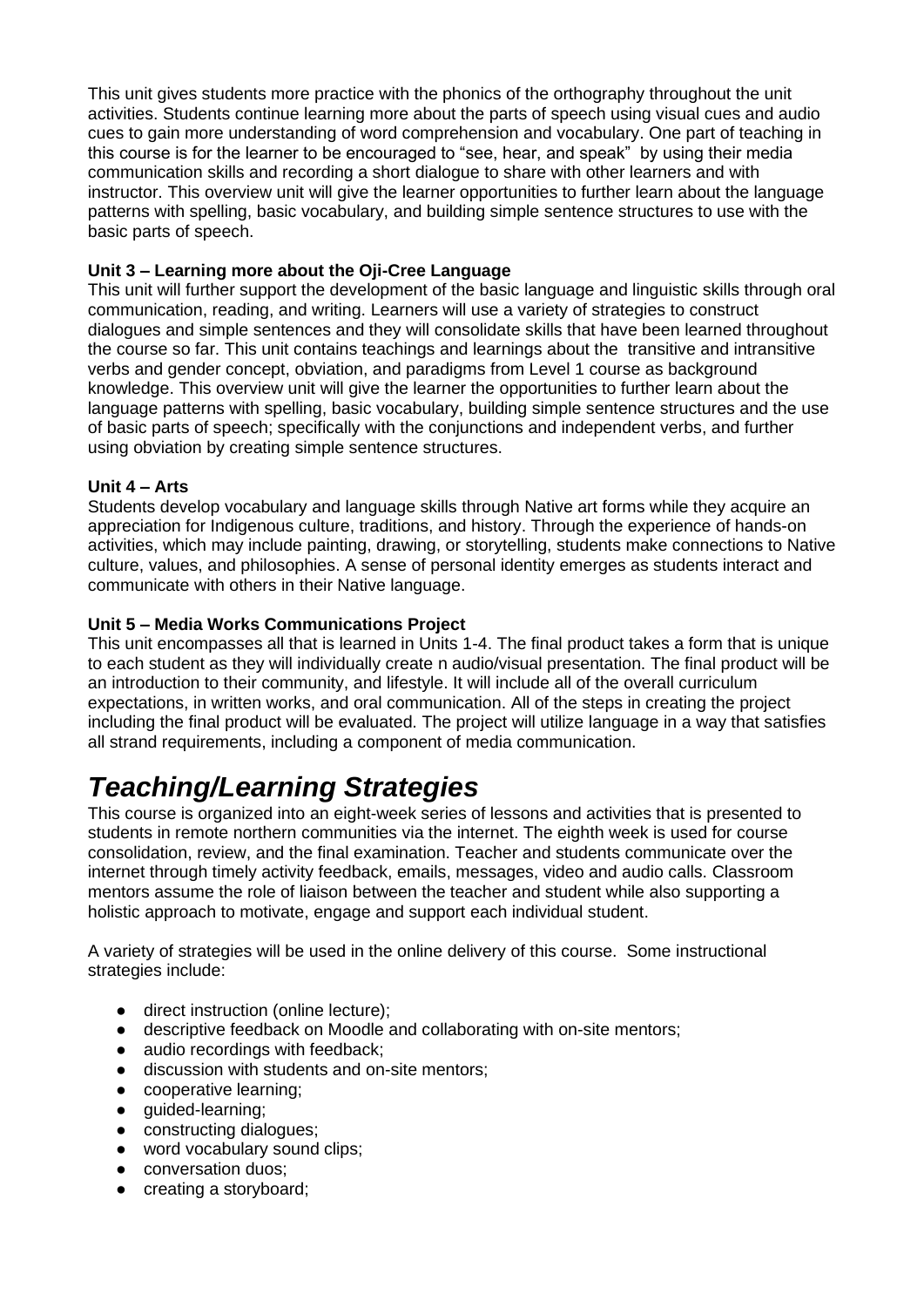- feedback comments:
- qrammar exercises;
- illustrating constructed dialogues;
- independent study;
- knowledgeable community people;
- lexicon chart:
- lexicon/word list development:
- media videos (legends);
- word games:
- online dictionaries;
- oral presentation-audio recording;
- personal word lists:
- practical exercises;
- researching the internet;
- reading;
- Storytelling and story writing;
- syllabic (vowel) sound chart;
- translation exercises;
- vocabulary lists;
- vocabulary word development;
- online dictionaries (Internet links):
- student personal dictionary and list words for vocabulary development;
- instructor's links a block for student's resources;<br>● instructor's audio recordings;
- instructor's audio recordings;
- student sound recording (oral communication);
- structured discussion in student activities;
- KOBE Learning Language Apps.

Learning goals will be discussed at the beginning of each assignment and success criteria will be provided to students. The success criteria are used to develop the assessment tools in this course, including rubrics and checklists.

## *Evaluation*

The final grade will be determined as follows (Ontario Ministry of Education, 2010):

- Seventy per cent of the grade will be based on evaluation conducted throughout the course. This portion of the grade should reflect the student's most consistent level of achievement throughout the course, although special consideration should be given to more recent evidence of achievement.
- Thirty percent of the grade will be based on a final evaluation administered at or towards the end of the course. This evaluation will be based on evidence from one or a combination of the following: an examination, a performance, an essay, and/or another method of evaluation suitable to the course content. The final evaluation allows the student an opportunity to demonstrate comprehensive achievement of the overall expectations for the course (p. 41).

Ontario Ministry of Education. (2010). *Growing success: Assessment, evaluation and reporting in Ontario schools*. Toronto ON: Queen's Printer for Ontario.

| Type of<br><b>Assessment</b> | Category                    | <b>Details</b>                                                                                                    | Weigh<br>ting<br>(%) |
|------------------------------|-----------------------------|-------------------------------------------------------------------------------------------------------------------|----------------------|
| Term Work<br>(70%)           | Knowledge/<br>Understanding | Describe the various ways individuals meet their<br>basic food needs.<br>Explain the benefits of working for pay. | 14                   |
|                              | Thinking                    | Analyse the impact of employment changes on<br>personal finances.                                                 | 10                   |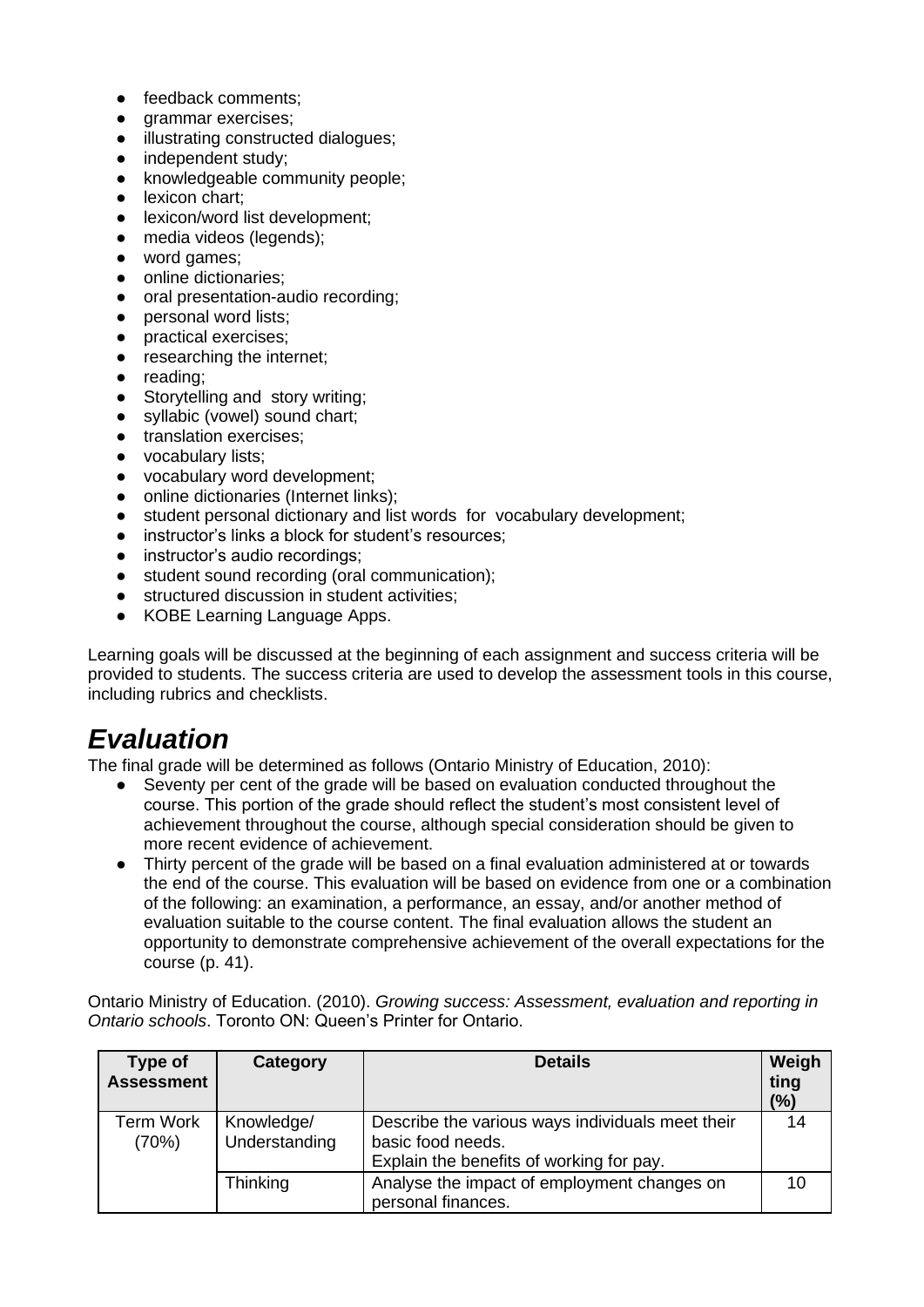|                              |                                  | Compare the products and services offered by a<br>variety of financial institutions.                                                                                                                             |                |
|------------------------------|----------------------------------|------------------------------------------------------------------------------------------------------------------------------------------------------------------------------------------------------------------|----------------|
|                              | Communication                    | Demonstrate the use of effective techniques for<br>making consumer complaints.<br>Clearly communicate the results of their inquiries.                                                                            | 23             |
|                              | Application                      | Evaluate retail shopping opportunities available<br>within their community as sources of basic<br>products and services.<br>Apply appropriate conflict-resolutions skills to<br>resolve interpersonal conflicts. | 23             |
| Final<br>Evaluation<br>(30%) | Culminating<br>Activity<br>(15%) | Knowledge/Understanding                                                                                                                                                                                          | 3              |
|                              |                                  | Thinking                                                                                                                                                                                                         | $\overline{2}$ |
|                              |                                  | Communication                                                                                                                                                                                                    | 5              |
|                              |                                  | Application                                                                                                                                                                                                      | 5              |
|                              | Exam                             | Knowledge/Understanding                                                                                                                                                                                          | 3              |
|                              | (15%)                            | Thinking                                                                                                                                                                                                         | $\overline{2}$ |
|                              |                                  | Communication                                                                                                                                                                                                    | 5              |
|                              |                                  | Application                                                                                                                                                                                                      | 5              |
|                              |                                  | TOTAL                                                                                                                                                                                                            | 100            |

## *Assessment/Evaluation Strategies*

A variety of assessment and evaluation methods, strategies and tools are required as appropriate to the expectation being assessed. These include diagnostic, formative, and summative within the course and within each unit.

Assessment *for* learning and assessment *as* learning is obtained through a variety of means, including the following:

- Teacher will provide descriptive feedback for student to gain insight for areas of improvement;
- Observations during student processes;
- Conversations carried out throughout the course and upon student's submissions;
- Teacher and Mentor to help student learn to set individual goals to monitor their own progress (Checklist of review and reflect);
- Use of H5P interactives and KOBE Language Apps.

Evidence of student achievement (assessment *of* learning) is collected from various sources, including the following:

- Final exam;
- Culminating activity;
- Student performance tasks projects that includes, constructed dialogues, PowerPoint Presentations, voice recording.);
- Student proficiency in oral, reading, and written responses and dialogues;
- Demonstrations in written and oral dialogues with pronunciation and usage.

The Ministry of Education's 2010 document, *Growing Success*, outlines the seven fundamental principles that guide best practice in the assessment and evaluation of students. KiHS teachers use practices that:

- are fair, transparent, and equitable for all students;
- support all students, including those with special education needs, those who are learning the language of instruction (English or French), and those who are First Nation, Métis, or Inuit;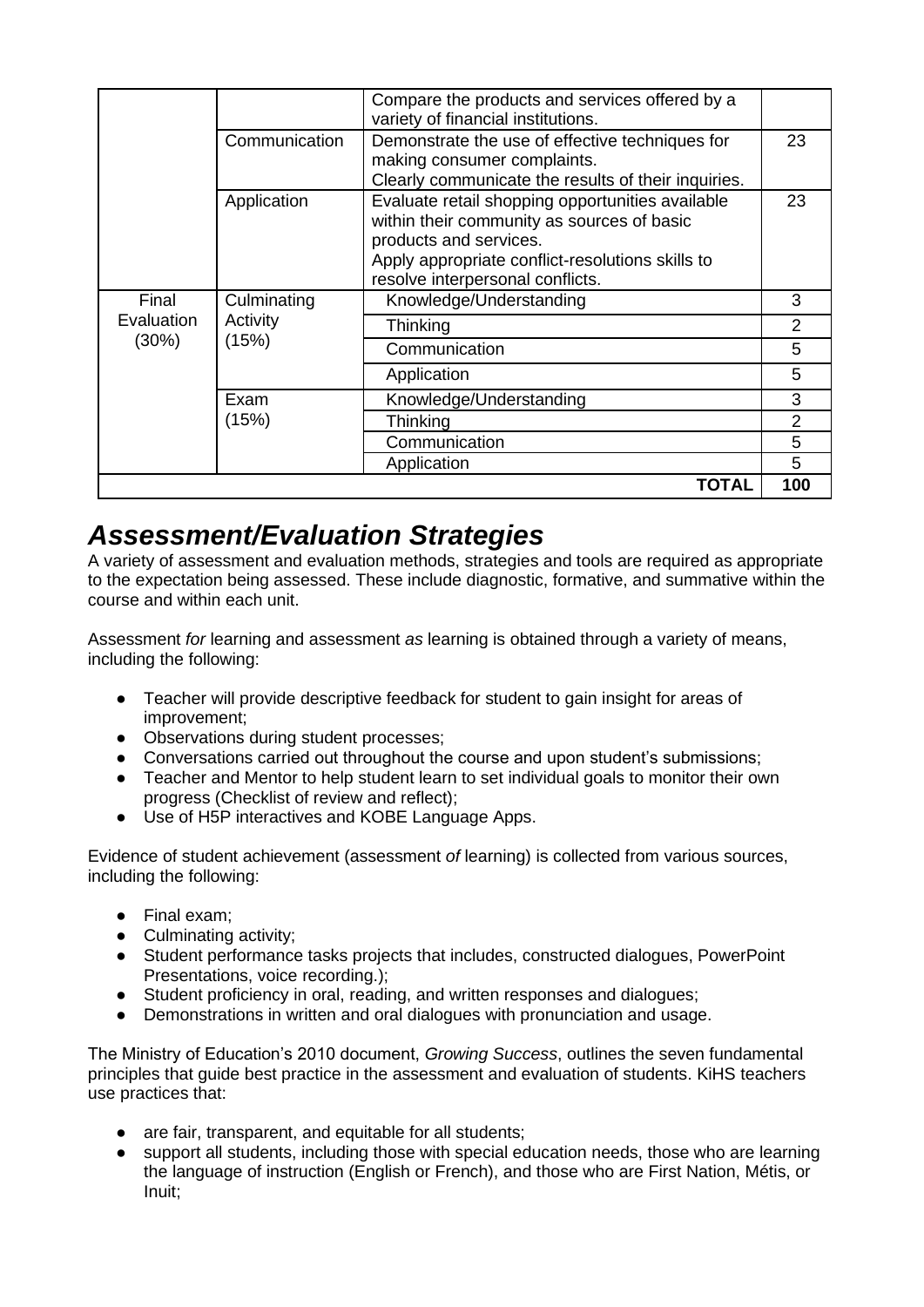- are carefully planned to relate to the curriculum expectations and learning goals and, as much as possible, to the interests, learning styles and preferences, needs, and experiences of all students;
- are communicated clearly to students and parents at the beginning of the course and at other points throughout the school year or course;
- are ongoing, varied in nature, and administered over a period of time to provide multiple opportunities for students to demonstrate the full range of their learning;
- provide ongoing descriptive feedback that is clear, specific, meaningful, and timely to support improved learning and achievement;
- develop students' self-assessment skills to enable them to assess their own learning, set specific goals, and plan next steps for their learning (p.6).

## *Resources*

Beardy, T. (1996). *Intermediate Ojibwe: Part 1 and 2 in Severn Dialect*. Thunder Bay, ON: Lakehead University.

Ontario Ministry of Education. (n.d.). *Indigenous education strategy.* <http://www.edu.gov.on.ca/eng/aboriginal/>

Ontario Ministry of Education. (1999). *The Ontario curriculum, grades 9 and 10: Native Languages.* <http://www.edu.gov.on.ca/eng/curriculum/secondary/nativelang910curr.pdf>

- Ontario Ministry of Education. (2010). *Growing success: Assessment, evaluation and reporting in Ontario schools*.<http://www.edu.gov.on.ca/eng/policyfunding/growSuccess.pdf>
- Ontario Ministry of Education. (2016). *Ontario schools, kindergarten to grade 12: Policy and program requirements.* <http://edu.gov.on.ca/eng/document/policy/os/index.html>
- Thompson, N. (1983). Narratives: Anishinaabemowin. University of Wisconsin. <https://ojibwegrammar.langsci.wisc.edu/Stories/Stories.html>
- Toulouse, P.R. (2016). What matters in Indigenous education: Implementing a vision committed to holism, diversity and engagement. [https://peopleforeducation.ca/wp](https://peopleforeducation.ca/wp-content/uploads/2017/07/MWM-What-Matters-in-Indigenous-Education.pdf)[content/uploads/2017/07/MWM-What-Matters-in-Indigenous-Education.pdf](https://peopleforeducation.ca/wp-content/uploads/2017/07/MWM-What-Matters-in-Indigenous-Education.pdf)
- White, L. (1988). *Explore Ojibwe: A practical reference workbook for teachers*. Lakehead University.
- White, L. (1988). *Ojibwe structure reference booklet.* Lakehead University.

# *Program Planning*

This course is offered to Indigenous students living in isolated, northern Ontario communities. It is offered by qualified teachers in a blended classroom with a balance of academic, wellness, landbased learning, local language and culture to support the success of the whole student. This course uses the internet for instruction, demonstration and research. It utilizes a student-centered semi-virtual classroom which capitalizes on the strengths of internet program delivery to minimize the disadvantages of geographic remoteness.

Students are presented with 1320 minutes of instruction/activity via the internet over the period of one week. All lessons, assignments, questions and course material is presented in this manner, with approved print materials available as a student resource in each classroom. The student and